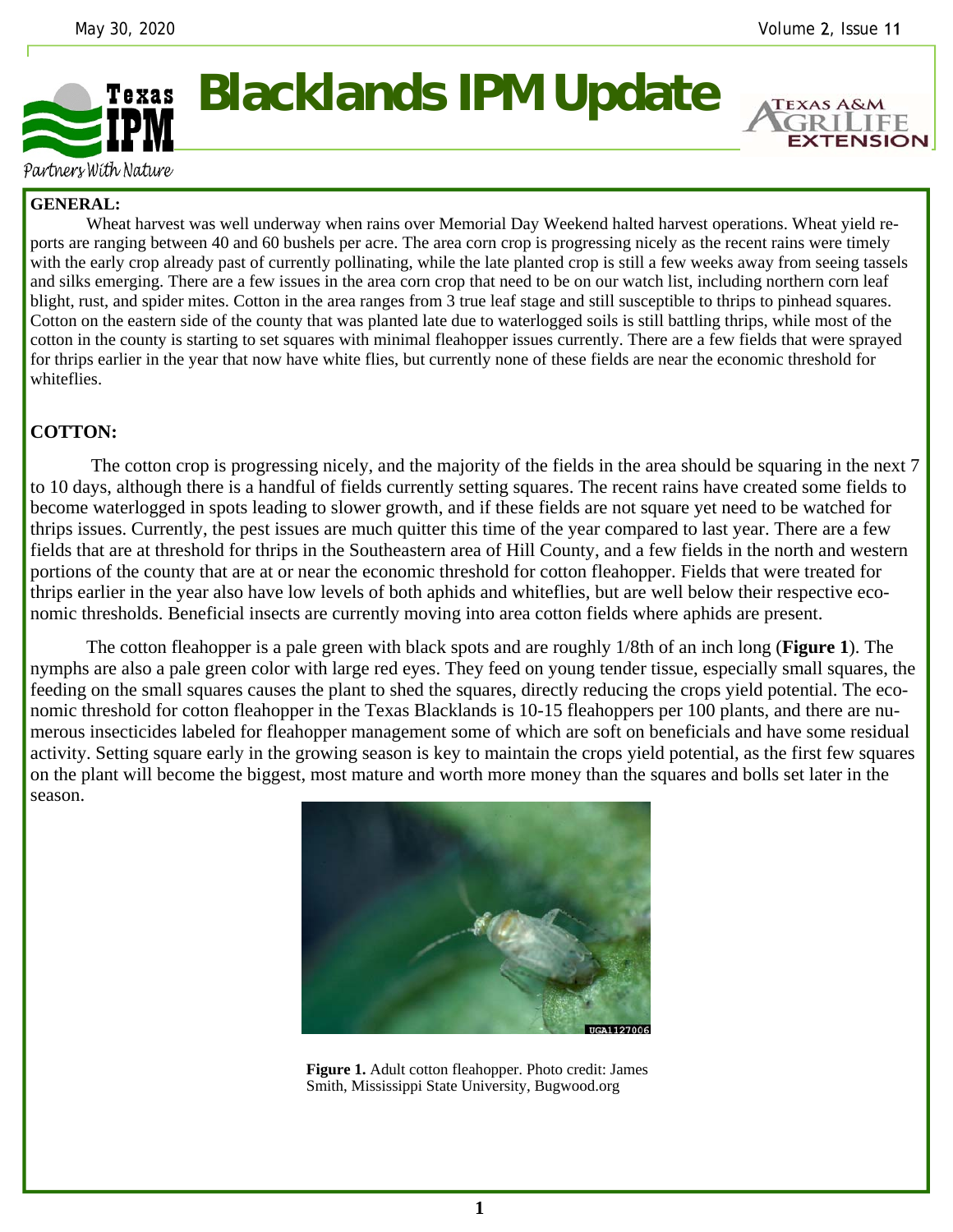Whiteflies and aphids have also been observed in a few fields that were sprayed for thrips at the seedling stage. Both the aphids and whitefly populations are below the economic thresholds and thanks to the beneficials moving into area fields should help keep their numbers suppressed for some time. In Texas the most common whitefly species are the silverleaf whitefly, and banded wing whitefly. Currently I am observing silverleaf whiteflies in some area cotton fields. The silverleaf whitefly has solid white wings and a yellowish body (**Figure 2**). The nymphs are flat scale like insects that are stationary on the lower leaf surface and are roughly 1/30th of an inch (**Figure 2**). This insect feeds on the cells of the plant on the underside of the leaf and can cause reduced plant vigor, stunted growth, premature defoliation, and the honey dew produced can cause sticky cotton if open bolls are present when the whiteflies are present. The economic threshold for whiteflies is dependent on the number of adults and nymphs present on the 5th node below the plant's terminal. There are a number of insecticdes labeled for whitefly management in cotton, many of which we also use for fleahopper management such as acetamprid (Intruder Max 70WP & Strafer Max), acephate (Orthene 97 and generics), thiamethoxam (Centic), and imidacloprid (Admire Pro and generics).



**Figure 2.** Adult whitefly and nymph. Photo credit: Pat Porter.

The presence of both aphids and whiteflies in area cotton fields is not a major concern for me, but their presence will need to be taken into consideration when choosing insecticides for future pest issues. Both aphids and whiteflies can reproduce rapidly, especially when beneficial insects are not in the field to help keep their population suppressed. In a field is at threshold for fleahoppers or another insect pest, fields should also be inspected for the presence of aphids and/or whiteflies and select an insecticide that will preserve the beneficial insect population or that will control the target pest and the aphids and/or whiteflies in the field while also trying to preserved the fields beneficial insect populations.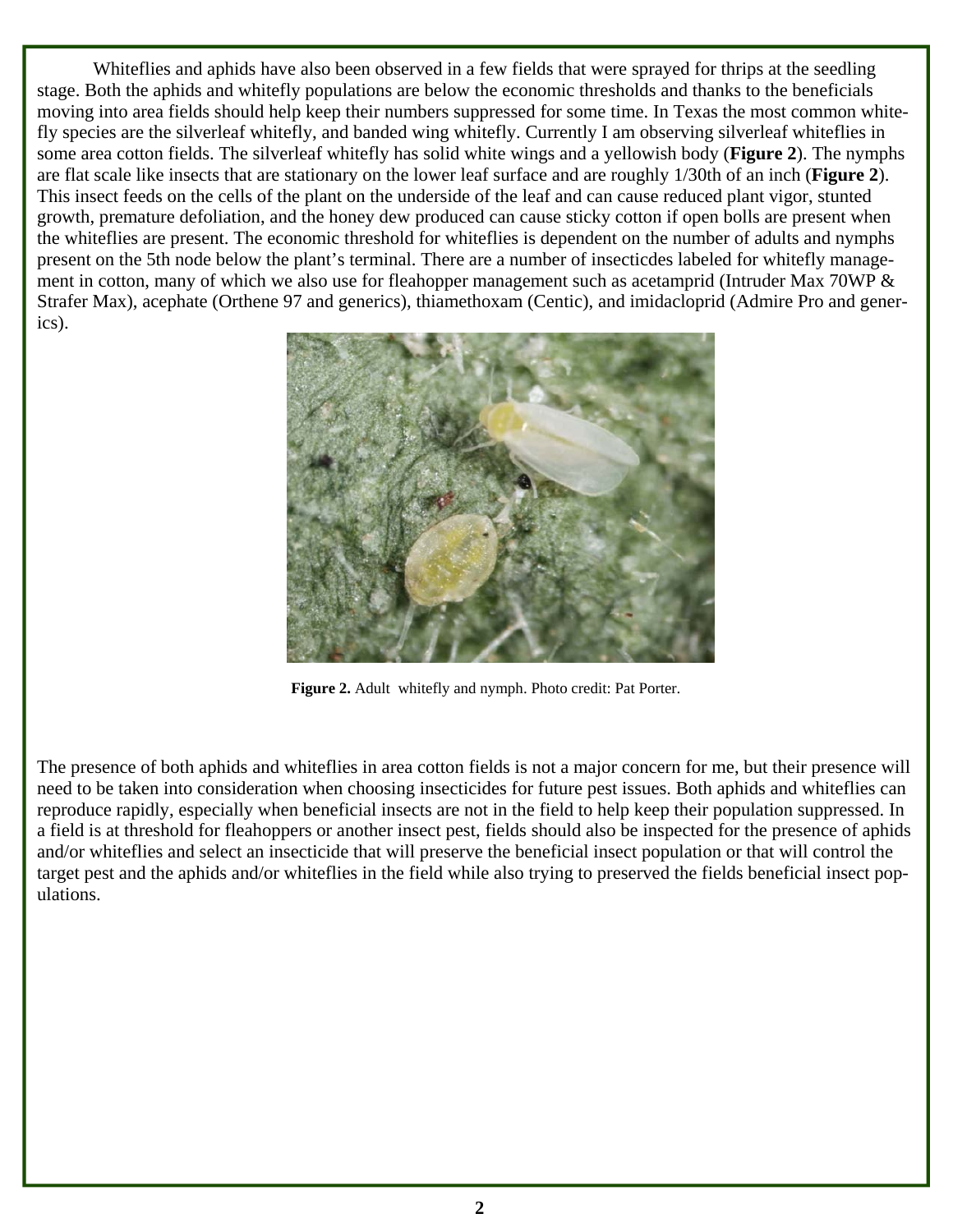## **CORN:**

The area corn crop ranges from the V6 growth stage to as late as the R2-R2 growth stage (blister to milk stage) and growing nicely thanks to the recent rains. However, these recent rains have also created a favorable environment for the development of diseases like northern corn leaf blight and common rust. Corn earworms are still being found in area corn that are either non-Bt or have only two Bt toxins. Spider mite populations were starting to be found prior to the recent rains, and colony growth has slowed thanks to the rain and cooler temperatures, but their presence in the corn fields should continue to be monitored as they can reach economic populations quickly during hot and dry weather.

 Northern corn leaf blight (NCLB) has become active in area fields, especially fields that have already reach the reproductive stages where the canopy temperature can be lower and the humidity in the canopy be higher. Looking at the forecast for the next two weeks, it does not appear to be favorable for further disease development, so this disease could have a minimal impact on yield. Symptoms of NCLB start as long narrow tan lesions, and as they continue to develop the begin to produce the characteristic cigar shaped tan to grayish lesion (**Figure 3**). When the humidity is high the fungus will produce spores that are olive green to black in color, and these spores will give the lesion a dirty appearance. Northern corn leaf blight is favored by moderate temperatures between 64 and 81°F and wet, humid weather. Management options for NCLB include crop rotation to avoid corn behind corn, selecting hybrids with known resistance to the disease, managing infected residue, and the use of fungicides. Fungicides should only be used when the disease is present, and the environmental conditions are favorable for further disease development. I do not know of any data on how fungicides perform against NCLB in Texas, or how the use of fungicides against NCLB helps to prevent yield loss. Data from Purdue Extension shows that NCLB can reduce yield by as much as 30 percent when the disease is present prior to or at tasseling, it is important to know that this data is from an environment that is much more conducive to the development of NCLB. In Texas, this value is probably much lower, especially in central Texas where there is minimal irrigated corn and the weather is warmer than the optimal temperature range for disease development.



**Figure 3.** Northern corn leaf blight lesions found in corn from Hill County.

 The recent rains have also cause common rust to be found in area corn fields. There are two rust diseases that infect corn including common rust and southern rust. Common rust never reaches level to cause economic yield losses in Texas, but Southern corn rust can reach levels that will cause economic yield loss. Common rust pustules are dark red in color and oval to elongated in shape, while southern rust is pustules are circular, slightly raised and orange in color (**Figure 4**). Pustules of common rust is sparsely scattered across the leaf while southern rust pustules will be clustered together on the leaf. Southern rust infections begin in the lower canopy and progresses up the plant while conditions are favorable. In Central Texas is really common to find common rust in corn around this time of the year, but as the temperatures begin to get above 90°F the disease development will slow, but it is not common to see southern rust in Central Texas corn, as the weather conditions are not typically conducive for development. At this point in time I have not hear of any reports of Southern rust in the Central Texas area, or even down in South Texas where it is more common to find this disease. Tom Isakeit, Extension Plant Pathologist out of College Station has put together a good document about Southern rust, and this document covers when to spray based on current and future weather conditions and the crops growth stage and can be found at: https://agrilifecdn.tamu.edu/coastalbend/ files/2017/05/Southern-Rust-of-Corn\_2017.pdf